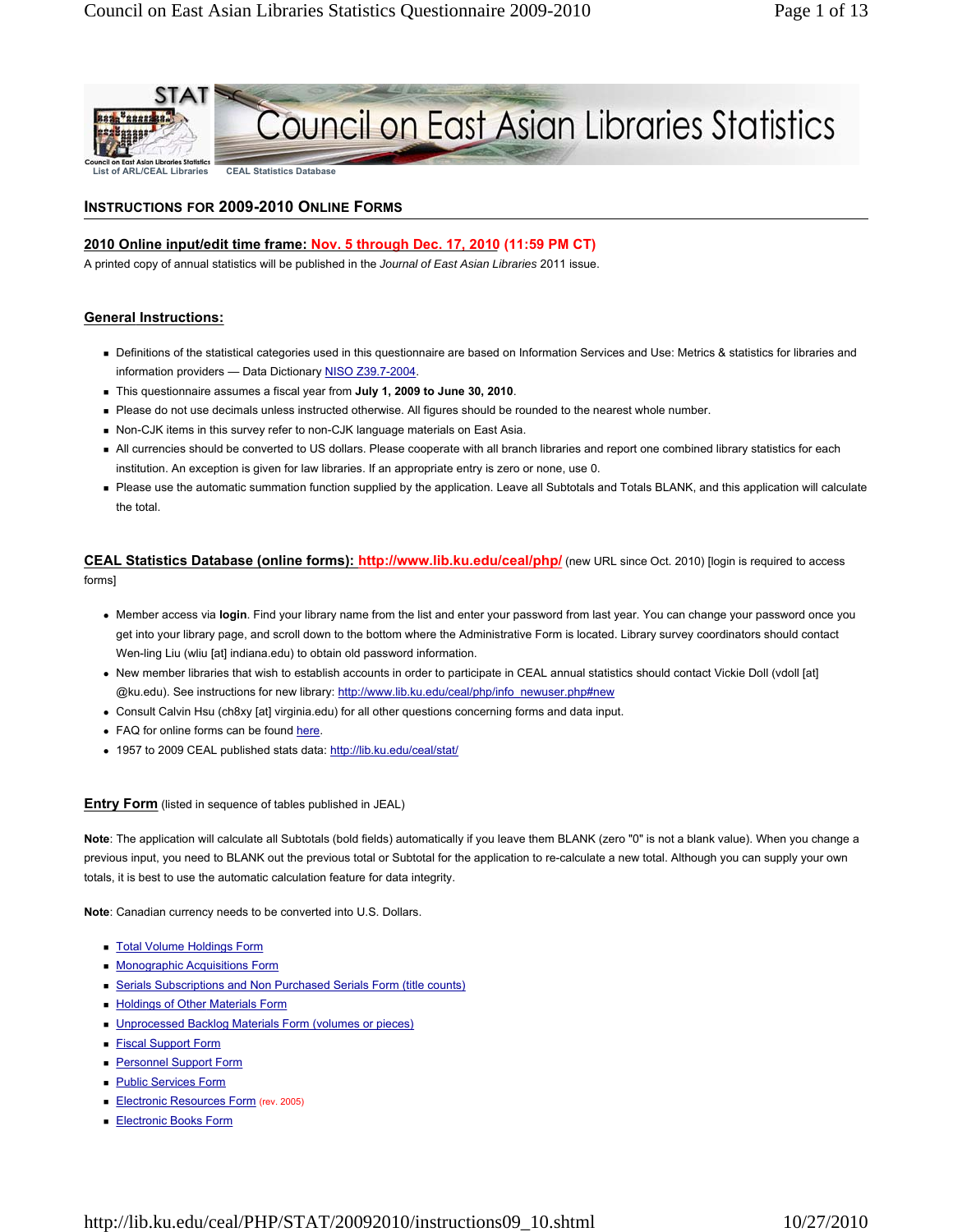- **Administrative Form**
- **Library Information Form (update library Information)**
- Change Password

# **Total Volume Holdings Form**

# **Previous monographs and bound serials holdings held by the libraries will be supplied by the CEAL database**. (2005- )

The same datasets can be found HERE (Table 1). New libraries and libraries that didn't participate in year 2008-2009, will need to fill out the data according to your collection information.

**Include:** duplicates and bound volumes of periodicals. For purposes of this questionnaire, unclassified bound serials arranged in alphabetical order are considered classified.

**Exclude:** microforms, maps, non print materials, and un-cataloged items.

See the ANSI Z39.7-2004 definition for volume as follows:

*Volume*. *A single physical unit of any printed, typewritten, handwritten, mimeographed, or processed work, distinguished from other units by a separate*  binding, encasement, portfolio, or other clear distinction, which has been cataloged, classified, and made ready for use, and which is typically the unit *used to charge circulation transactions. Either a serial volume is bound, or it comprises the serial issues that would be bound together if the library bound all serials*.

## *Volumes added:*

**Include:** only volumes cataloged, classified, and made ready for use.

**Include:** government documents if they have been included in the count of volumes on line 1a. **Do not include** as part of Volumes Added Gross any government documents or other collections (such as large gift collections or e-book packages) that were added to the collection as the result of a one time download or addition to the OPAC. Include these items in Volumes Held of the previous year (Line 1a) and provide a footnote explaining the revision of Line 1a.

\*\*The values of fields 01-05 are automatically filled with previous year's data from CEAL Database (if available).\*\* **(new 2005-)**

- 01. Previous Chinese\*: (integer amount e.g. 70)
- 02. Previous Japanese\*: (integer amount e.g. 70)
- 03. Previous Korean\*: (integer amount e.g. 70)
- 04. Previous NonCJK: (integer amount e.g. 70)
- **05. Previous Subtotal\***: (01 + 02 + 03 + 04) Leave the field BLANK and the application will sum up the total.
- 06. Added Chinese
- 07. Added Japanese
- 08. Added Korean
- 09. Added NonCJK
- **10. Added Subtotal**: (06 + 07 + 08 + 09) Leave the field BLANK and the application will sum up the total.
- 11. Withdrawn Chinese
- 12. Withdrawn Japanese
- 13. Withdrawn Korean
- 14. Withdrawn NonCJK
- **15. Withdrawn Subtotal**: (11 + 12 + 13 + 14) Leave the field BLANK and the application will sum up the total.

**16. Grand Total:** (05 + 10 - 15) Leave the field BLANK and the application will sum up the total

## **Monographic Acquisitions Form**

This form is primarily concerned with volumes purchased rather than volumes received or cataloged.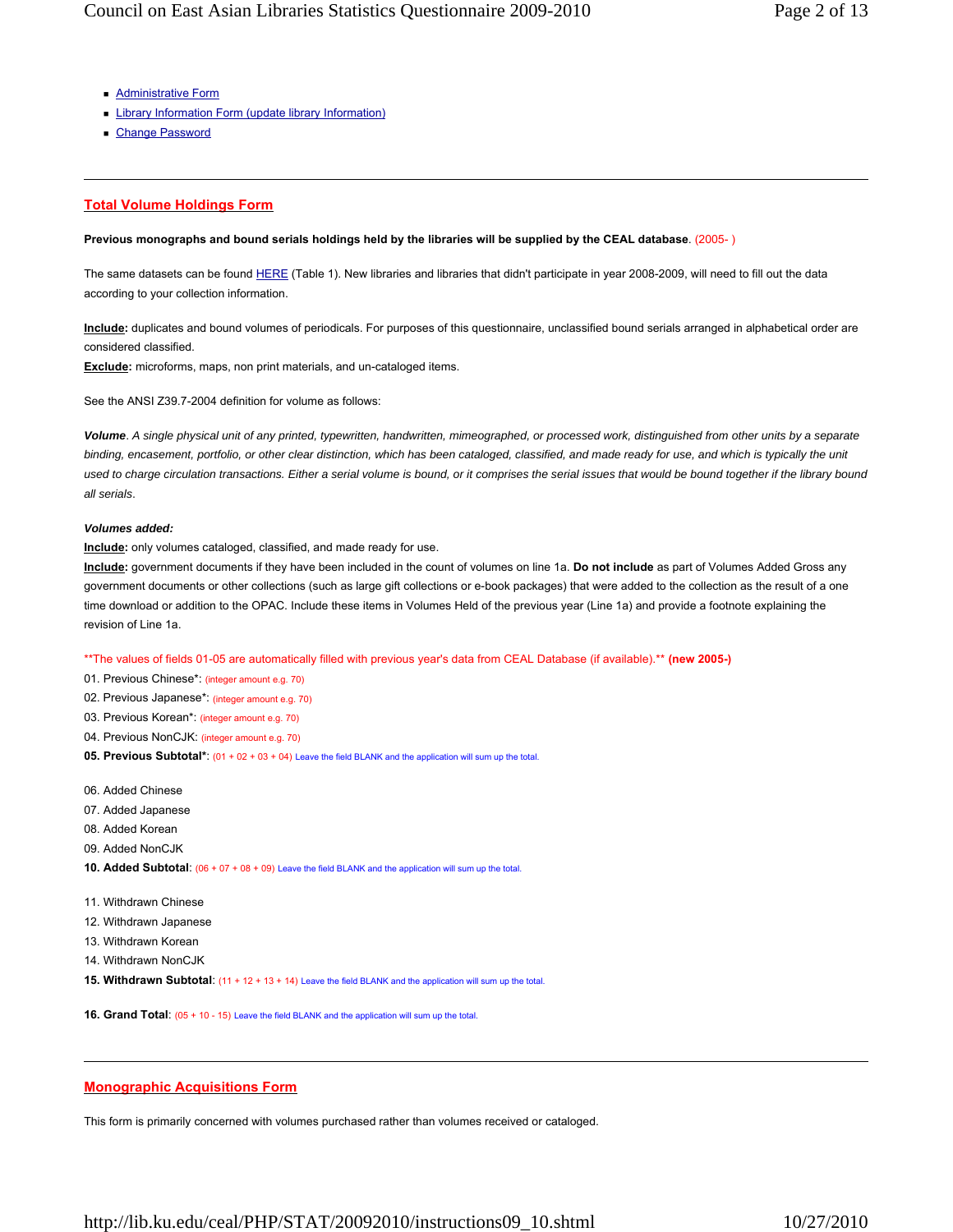*Monographic volumes purchased:* Report number of titles (if available) and volumes purchased; **Include:** all titles and volumes for which an expenditure was made during the report year, including titles and volumes paid for in advance but not received during the fiscal year. **Include:** monographs in series and continuations. **Report eBooks in the Electronic Books Form** 01. Purchased Title Chinese: (integer amount e.g. 70) 02. Purchased Title Japanese: (integer amount e.g. 70) 03. Purchased Title Korean: (integer amount e.g. 70) 04. Purchased Title NonCJK: (integer amount e.g. 70) **05. Purchased Title Subtotal:** (01 + 02 + 03 + 04) Leave the field BLANK and the application will sum up the total. 06. Purchased Volume Chinese: 07. Purchased Volume Japanese:

- 08. Purchased Volume Korean:
- 09. Purchased Volume NonCJK:
- **10. Purchased Volume Subtotal**: (06 + 07 + 08 + 09) Leave the field BLANK and the application will sum up the total.
- 11. NonPurchased Title Chinese: Gift titles
- 12. NonPurchased Title Japanese: Gift titles
- 13. NonPurchased Title Korean: Gift titles
- 14. NonPurchased Title NonCJK: Gift titles
- **15. NonPurchased Title Subtotal:** (11 + 12 + 13 + 14) Leave the field BLANK and the application will sum up the total.
- 16. NonPurchased Volume Chinese: Gift volumes and Bindery returned periodical added volumes
- 17. NonPurchased Volume Japanese: Gift volumes and Bindery returned periodical added volumes
- 18. NonPurchased Volume Korean: Gift volumes and Bindery returned periodical added volumes
- 19. NonPurchased Volume NonCJK: Gift volumes and Bindery returned periodical added volumes
- **20. NonPurchased Volume Subtotal**: (16 + 17 + 18 + 19) Leave the field BLANK and the application will sum up the total.
- 21. Title Total: (05 + 15) Leave the field BLANK and the application will sum up the total.
- 22. Volume Total: (10 + 20) Leave the field BLANK and the application will sum up the total.

## **Serials Form**

See the AACR2 (Anglo-American Cataloguing Rules) definition for serial as follows:

Serial. A bibliographic resource issued in a succession of discrete parts, usually bearing numbering, that has no predetermined conclusion. Examples of *serials include journals, magazines, electronic journals, continuing directories, annual reports, newspapers, and monographic series.*

Report the total number of **unique SERIAL TITLES**, NOT SUBSCRIPTIONS, that you currently acquire. **Do not include** duplicate counts of serial titles. To the extent possible, report **all government document serials** even if housed in a separate documents collection. Verify the inclusion or exclusion of document serials. Exclude unnumbered monographic and publishers' series. Electronic serials acquired as part of a bundle or an aggregated package should be counted at the title level, even if they are not cataloged, as long as they are made accessible by the library. If access is provided only through the overall platform or aggregator, do not report the individual titles but count the package as a single title.

## *Serial Titles Currently Purchased:*

In the case of consortial agreements, count under 'serial titles currently purchased' those titles for which the library pays any amount from its budgeted expenditures. Include all titles that are part of bundles or aggregated packages, even if your library makes a partial payment for access to those titles. **If a purchased title includes electronic access to the tile, count that title ONLY ONCE** (DEDUPED) as electronic only. If a database includes full-text and abstracted titles, the number of full-text titles can be counted.

01. Purchased Chinese (integer amount e.g. 70)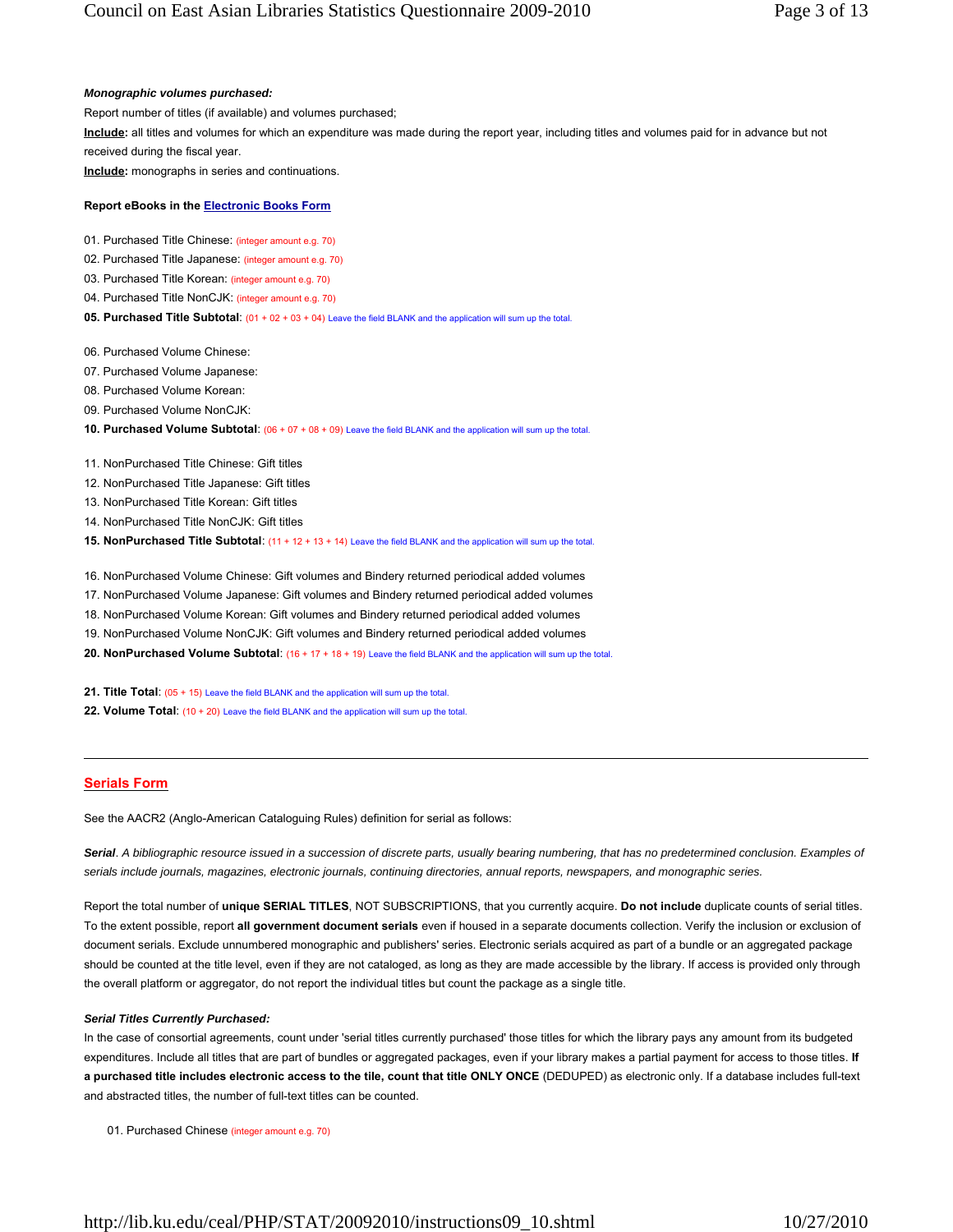- 02. Purchased Japanese (integer amount e.g. 70)
- 03. Purchased Korean (integer amount e.g. 70)
- 04. Purchased NonCJK (integer amount e.g. 70)
- **05. Purchased Total** (01 + 02 + 03 + 04) Leave the field BLANK and the application will sum up the total

# *Serials Not Purchased:*

If separate counts of non-purchased and purchased serials are not available, report only the total number (titles) of current serials subscribed and received on line 15, and others "0".

- 06. Non Purchased Chinese
- 07. Non Purchased Japanese
- 08. Non Purchased Korean
- 09. Non Purchased NonCJK
- **10. Non Purchased Total** (06 + 07 + 08 + 09) Leave the field BLANK and the application will sum up the total

## *Total Serials:*

- 11. Total Chinese (01 + 06) Leave the field BLANK and the application will sum up the total.
- **12. Total Japanese** (02 + 07) Leave the field BLANK and the application will sum up the total.
- **13. Total Korean** (03 + 08) Leave the field BLANK and the application will sum up the total.
- **14. Total NonCJK** (04 + 09) Leave the field BLANK and the application will sum up the total.
- **15. Grand Total** (05 + 10) Leave the field BLANK and the application will sum up the total.

# **Holdings of Other Materials Form**

## **The Computer files section have been moved to the Electronic Resources Form, since 2001.**

## *Microforms:*

Report the total number of physical units: reels of microfilm, microcards, microprint and microfiche sheets. **Include all government documents in microform**; provide a footnote if documents are excluded.

- 01. Microform Chinese: (integer amount e.g. 70)
- 02. Microform Japanese: (integer amount e.g. 70)
- 03. Microform Korean: (integer amount e.g. 70)
- 04. Microform NonCJK: (integer amount e.g. 70)
- **05. Microform Subtotal** (01 + 02 + 03 + 04) Leave the field BLANK and the application will sum up the total.

## *Cartographic and graphic materials:*

**Include:** the number of pieces of two- and three- dimensional maps and globes.

**Include:** satellite and aerial photographs and images.

**Include:** the number of pieces of prints, pictures, photographs, postcards, slides, transparencies, film strips, and the like.

- 06. Graphic Chinese
- 07. Graphic Japanese
- 08. Graphic Korean
- 09. Graphic NonCJK
- **10. Graphic Subtotal** (06 + 07+ 08 + 09) Leave the field BLANK and the application will sum up the total

## *Audio, film and video materials:*

**Include:** the number of pieces of audiocassettes, phonodiscs, audio compact discs, reel-to-reel tapes, and other sound recordings. **Include:** the number of pieces of motion pictures, videocassettes, video laser discs, and similar visual materials.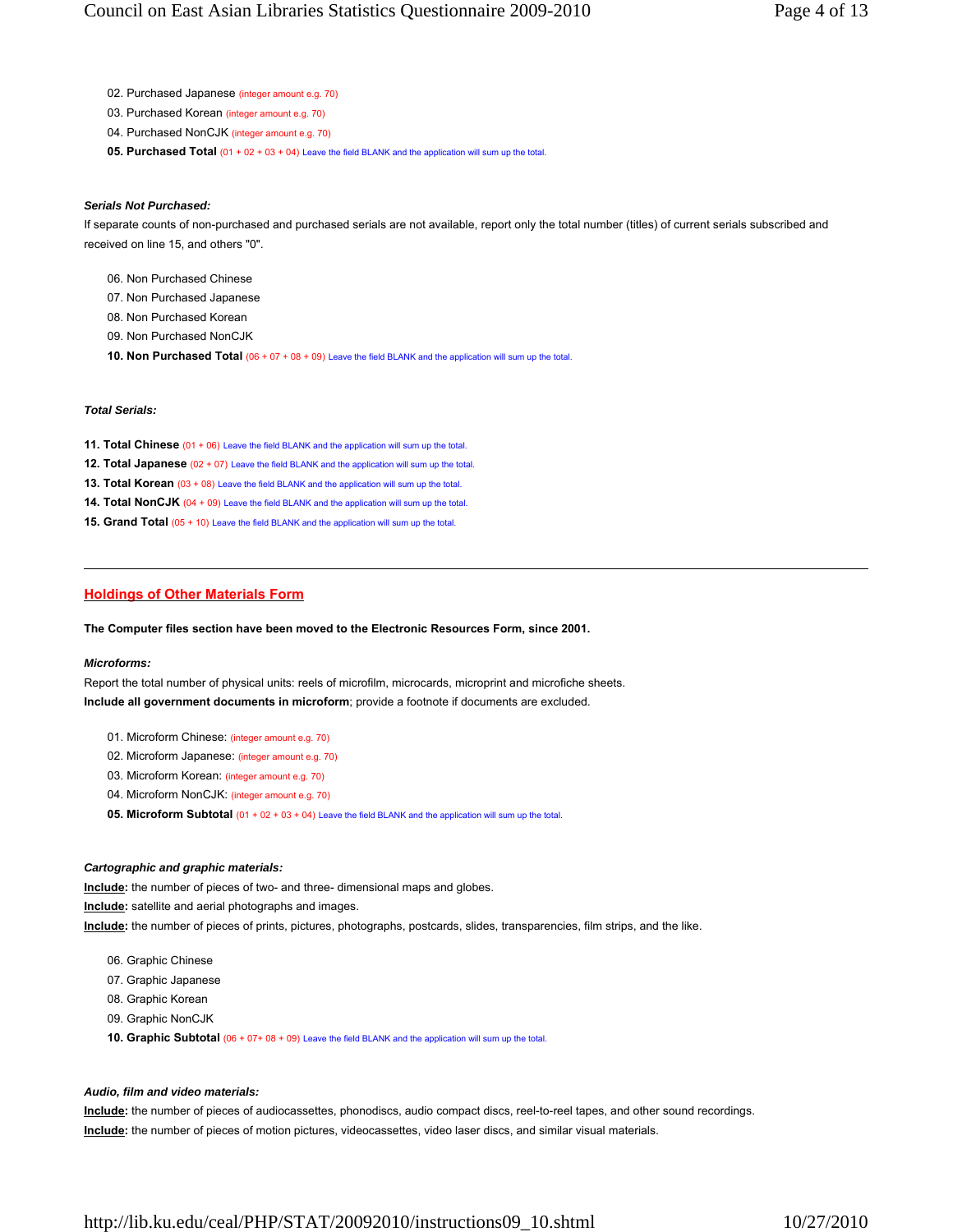| 11. Audio Chinese                                                                                       |
|---------------------------------------------------------------------------------------------------------|
| 12. Audio Japanese                                                                                      |
| 13. Audio Korean                                                                                        |
| 14. Audio NonCJK                                                                                        |
| 15. Audio Subtotal (11 + 12 + 13 + 14) Leave the field BLANK and the application will sum up the total. |
|                                                                                                         |
| 16. Video Chinese                                                                                       |
| 17. Video Japanese                                                                                      |
| 18. Video Korean                                                                                        |
| 19. Video NonCJK                                                                                        |
| 20. Video Subtotal (16 + 17 + 18 + 19) Leave the field BLANK and the application will sum up the total. |
|                                                                                                         |
| 21. DVD Chinese                                                                                         |
| 22. DVD Japanese                                                                                        |
| 23. DVD Korean                                                                                          |
| 24. DVD NonCJK                                                                                          |
| 25. DVD Subtotal: (21 + 22 + 23 + 24) Leave the field BLANK and the application will sum up the total.  |

**26. Other Holdings Total:** (05 + 10 + 15 + 20 + 25) Leave the field BLANK and the application will sum up the total.

## **Unprocessed/Backlog Form**

Report only number of volumes, pieces, etc. that are backlogged. **Include:** materials in all formats.

- 01. Unprocessed Chinese: (integer amount e.g. 70)
- 02. Unprocessed Japanese: (integer amount e.g. 70)
- 03. Unprocessed Korean: (integer amount e.g. 70)
- 04. Unprocessed NonCJK: (integer amount e.g. 70)
- **05. Unprocessed Total:** (01 + 02 + 03 + 04) Leave the field BLANK and the application will sum up the total.

# **Fiscal Support Form**

Report all funds that come to the library from the regular institutional budget, and from sources such as research grants, endowments, and East Asian programs support for acquisition of library materials. Please round figures to the nearest dollar. Convert Canadian currency to U.S. dollars.

**Note:** No comma in the amount.

## *Appropriations:*

Report funds from the library for monographs, serials, and other materials for CJK and non-CJK languages. If figures for specific language areas are not available, report only in total.

- 01. Chinese Appropriations Monographic (currency amount e.g. 123.50, 7600.70)
- 02. Chinese Appropriations Serial (currency amount e.g. 123.50, 7600.70)
- 03. Chinese Appropriations Other Materials (currency amount e.g. 123.50, 7600.70)
- 04. Chinese Appropriations Electronic Resources (currency amount e.g. 123.50, 7600.70)
- **05. Chinese Appropriations Total** (01 + 02 + 03 +04) Leave the field BLANK and the application will sum up the total.
- 06. Japanese Appropriations Monographic
- 07. Japanese Appropriations Serial
- 08. Japanese Appropriations Other Materials
- 09. Japanese Appropriations Electronic Resources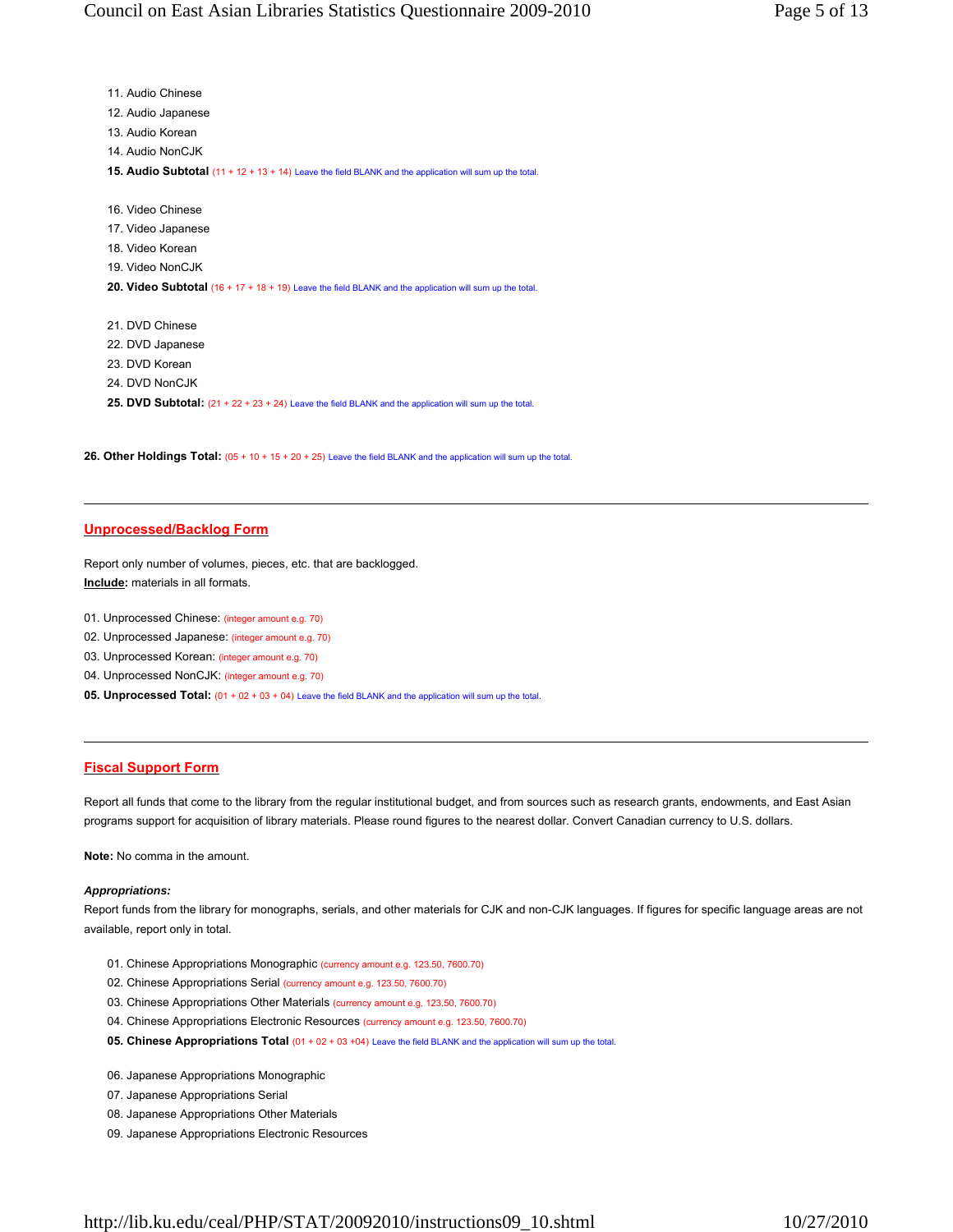**10. Japanese Appropriations Total** (06 + 07 + 08 +09) Leave the field BLANK and the application will sum up the total

- 11. Korean Appropriations Monographic
- 12. Korean Appropriations Serial
- 13. Korean Appropriations Other Materials
- 14. Korean Appropriations Electronic Resources
- **15. Korean Appropriations Total** (11 + 12 + 13 + 14) Leave the field BLANK and the application will sum up the total.
- 16. NonCJK Appropriations Monographic
- 17. NonCJK Appropriations Serial
- 18. NonCJK Appropriations Other Materials
- 19. NonCJK Appropriations Electronic Resources
- **20. NonCJK Appropriations Total** (16 + 17 + 18 + 19) Leave the field BLANK and the application will sum up the total.
- **21. Total Appropriations** (05 + 10 + 15 + 20) Leave the field BLANK and the application will sum up the total.

#### *Endowments:*

Report funds from endowments. If figures for specific area studies are not available, report only total.

- 22. Endowments Chinese
- 23. Endowments Japanese
- 24. Endowments Korean
- **25. Endowments Total** (22 + 23 + 24) Leave the field BLANK and the application will sum up the total.

# *Grants:*

Report funds from grants. If figures for specific area studies are not available, report only total.

- 26. Grants Chinese
- 27. Grants Japanese
- 28. Grants Korean
- 29. Grants Total (26 + 27 + 28) Leave the field BLANK and the application will sum up the total

#### *East Asian program support:*

Report funds from East Asian program. If figures for specific area studies are not available, report only total.

- 30. East Asian Program Support Chinese
- 31. East Asian Program Support Japanese
- 32. East Asian Program Support Korean
- **33. East Asian Program Support Total** (30 + 31 + 32) Leave the field BLANK and the application will sum up the total.

**34. Total Acquisitions Budget** (21 + 25 + 29 + 33) Leave the field BLANK and the application will sum up the total.

## **Personnel Support Form**

#### *Personnel*

Report the number of FTE (full-time equivalent) staff in filled positions, or positions that are only temporarily vacant. Estimate percentiles worked under each CJK language category for employees working for more than one language. Report in decimals.

#### *Professional Staff*

Each library should report those staff members it considers professional, including, when appropriate, staff who are not librarians in the strict sense of the term, for example computer experts, systems analysts, or budget officers.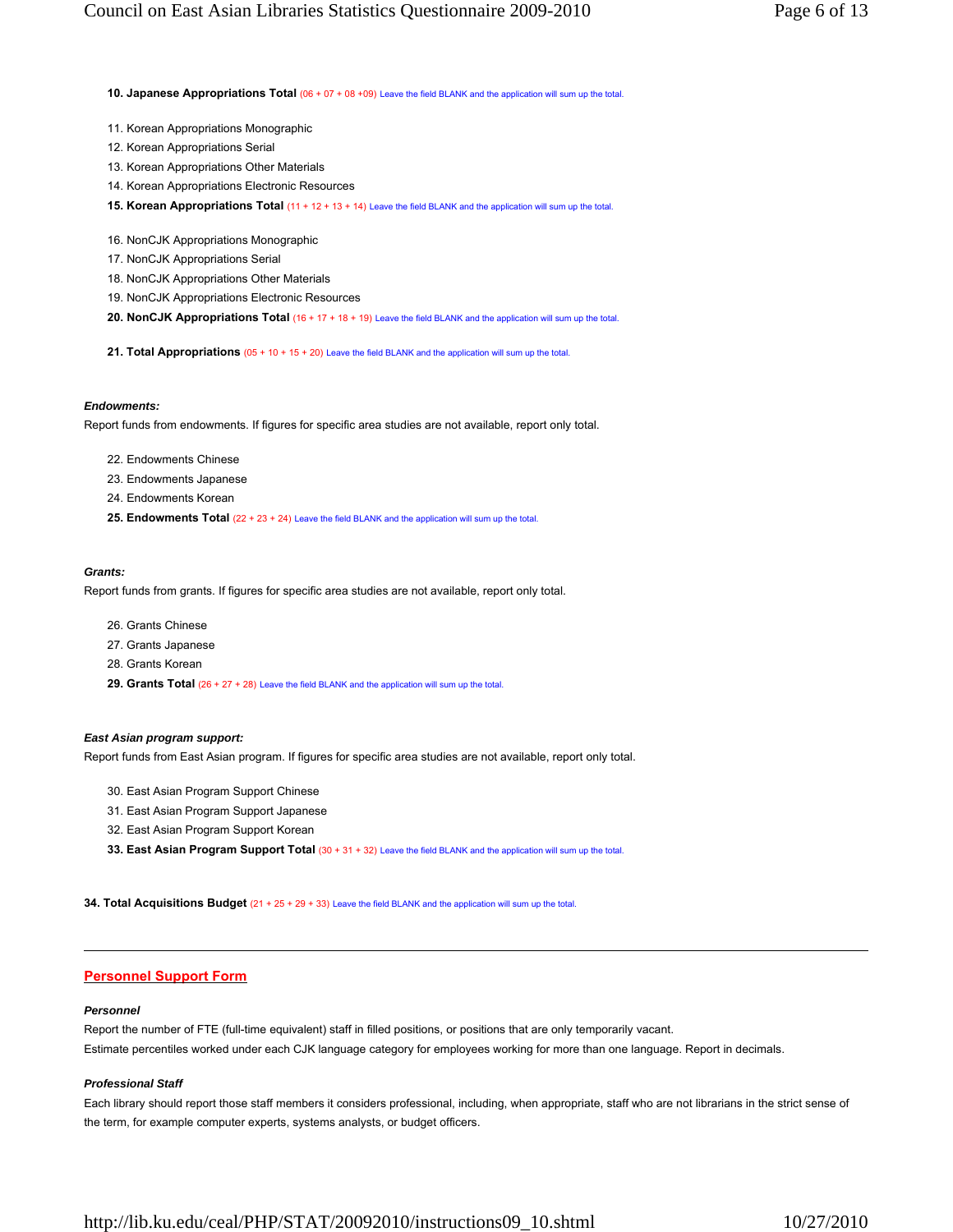- 01. Professional Chinese (integer or decimal e.g. 10, 0.4, 5.4)
- 02. Professional Japanese (integer or decimal e.g. 10, 0.4, 5.4)
- 03. Professional Korean (integer or decimal e.g. 10, 0.4, 5.4)
- **04. Professional Total** (01 + 02 + 03) Leave the field BLANK and the application will sum up the total.

## *Support Staff*

Report the total FTE of staff not included in Professional Staff.

- 05. Support Chinese
- 06. Support Japanese
- 07. Support Korean
- **08. Support Total** (05 + 06 + 07) Leave the field BLANK and the application will sum up the total

## *Student Assistants*

Report the total FTE of student assistants employed on an hourly basis whose wages are paid from funds under library control **or from a budget other** than the library's, including federal work-study programs. Exclude maintenance and custodial staff.

- 09. Student Chinese
- 10. Student Japanese
- 11. Student Korean
- 12. Student Total (09 + 10 + 11) Leave the field BLANK and the application will sum up the total

#### *Others, FTE:*

Report the number of staff in the parent institution significantly involved in processing and servicing East Asian materials or hired for special projects.

13. Other

**14. Total Personnel** (04 + 08 + 12 + 13) Leave the field BLANK and the application will sum up the total

# **Public Services Form**

#### *Number of Library Presentations:*

#### *Presentations to Groups*

Report the total number of sessions during the year of presentations made as part of formal bibliographic instruction programs and through other planned class presentations, orientation sessions, and tours. If the library sponsors multi-session or credit courses that meet several times over the course of a semester, each session should be counted. Presentations to groups may be for either bibliographic instruction, cultural, recreational, or educational purposes. Presentations both on and off the premises should be included as long as they are sponsored by the library. Do not include meetings sponsored by other groups using library meeting rooms. Do not include training for library staff. Please indicate if the figure is based on sampling.Report the number of presentations given by East Asian staff for instruction, orientation, or public relation purposes, including library tours. Sampling and/or estimation is acceptable.

#### *Participants in Group Presentations*

Report the total number of participants in the presentations. For multi-session classes with a constant enrollment, count each person only once. Personal, one-to-one instruction in the use of sources should be counted as reference transactions.

- 01. Library Presentations (Number of presentations)
- 02. Participants (Number of participants in presentations)

## *Reference transactions:*

Report the total number of reference transactions. A reference transaction is an information contact that involves the knowledge, use, recommendations, interpretation, or instruction in the use of one or more information sources by a member of the library staff. The term includes information and referral service. Information sources include (a) printed and non-printed material; (b) machine-readable databases (including computer-assisted instruction); (c)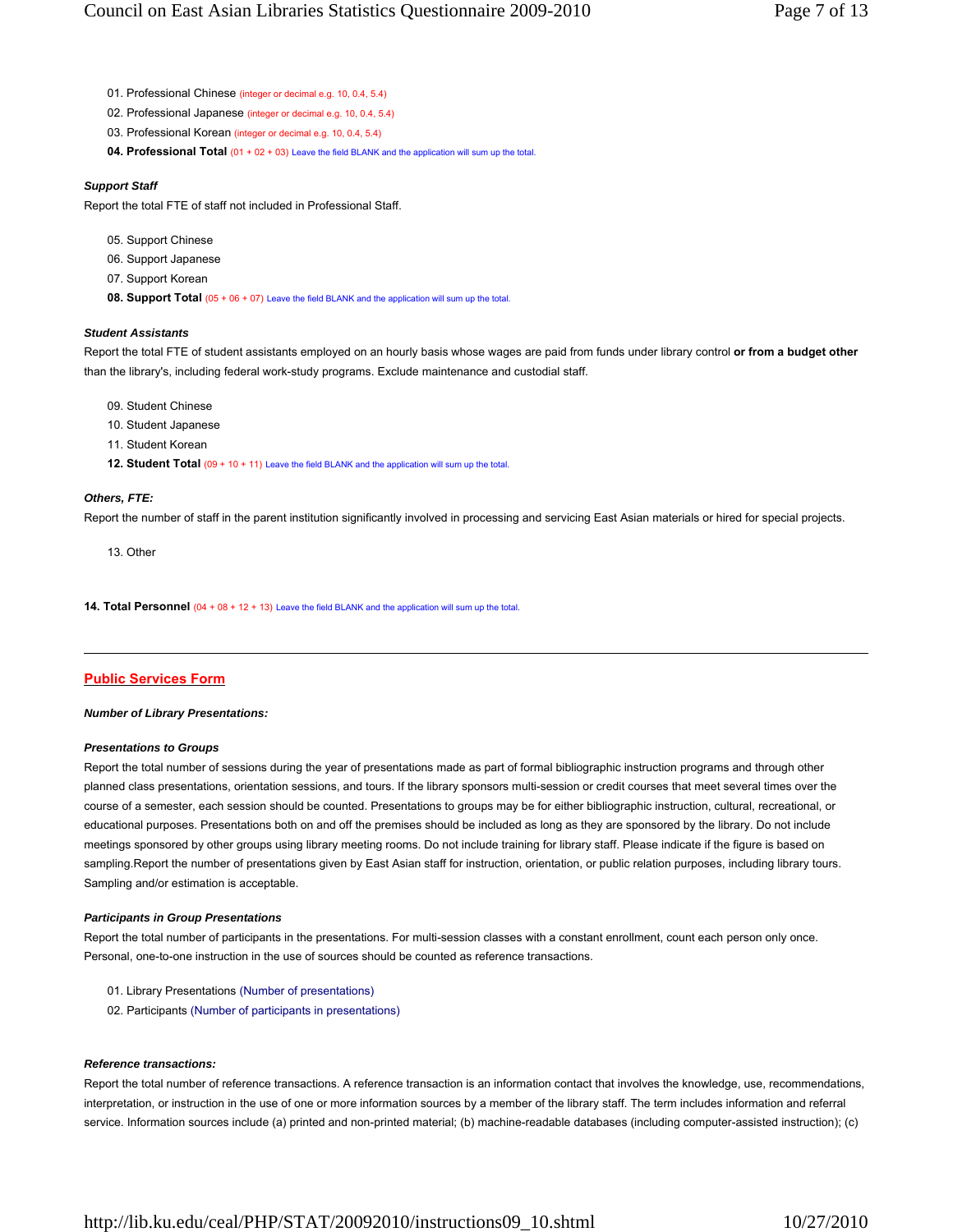the library's own catalogs and other holdings records; (d) other libraries and institutions through communication or referral; and (e) persons both inside and outside the library. When a staff member uses information gained from previous use of information sources to answer a question, the transaction is reported as a reference transaction even if the source is not consulted again.

If a contact includes both reference and directional services, it should be reported as one reference transaction. Include virtual reference transactions (e.g., e-mail, WWW form, chat). Duration should not be an element in determining whether a transaction is a reference transaction. Please indicate if the figure is based on sampling.

Report the total number of reference transactions handled in person, online or over the telephone.

03. Reference Transactions

## *Total circulation:*

Count the number of **initial circulations** during the fiscal year from the general collection for use usually (although not always) outside the library. **Do not count renewals in the initial circulations** . Include circulations to and from remote storage facilities for library users (i.e., do **not** include transactions reflecting transfers or stages of technical processing.) Count the total number of items lent, not the number of borrowers.

Report total circulation for the fiscal year including initial transactions reported and renewal transactions. Exclude reserve circulations; these are no longer reported.

#### 04. Total Circulations

#### *Interlibrary loans:*

Report the number of requests for material (both returnables and non-returnables) provided to other libraries and the number of filled requests received from other libraries or providers. Include originals, photocopies, and materials sent by telefacsimile or other forms of electronic transmission. Include patron-initiated transactions. Exclude requests for materials locally owned and available on the shelves or electronically. Do not include transactions between libraries covered by this questionnaire.

Report the numbers of filled and unfilled requests provided to and received from other libraries. When appropriate, include document delivery statistics.

- 05. Lending Request Filled
- 06. Lending Request Unfilled
- 07. Borrowing Request Filled
- 08. Borrowing Request Unfilled

## **Electronic Resources Form (2000/2001- )**

Questions 1 and 2 are intended to gather a complete picture of collection for electronic resources. Please use the Comments section to indicate any comments and suggestions that you believe are not covered by these questions. For each question, use the following general inclusion and exclusion guidelines:

**Include:** Paid subscriptions or one-time purchases of electronic indexes and reference tools, electronic full-text periodical collections and electronic journal back-files, online searches of remote databases -- whether accessed remotely or installed locally from CD-ROM, magnetic tapes, magnetic disks, etc.

**Also include:** materials purchased jointly with other institutions if such expenditures can be separated from other charges for joint services; fees paid to bibliographic utilities if the portion paid for computer files and search services can be separately counted; and equipment costs when they are inseparably bundled into the price of the information product. **Note : Electronic resources expenditures have been moved to the Fiscal Support Form (2002- ) under C, J, K language appropriations. However, a total expenditures on electronic resources of the statistical year is required in this form.**

**Exclude:** bibliographic utilities, networks, and consortia that are unrelated to end-user database access, which should be reported in the Library Information Form; and library system software and software used only by the library staff.

http://lib.ku.edu/ceal/PHP/STAT/20092010/instructions09\_10.shtml 10/27/2010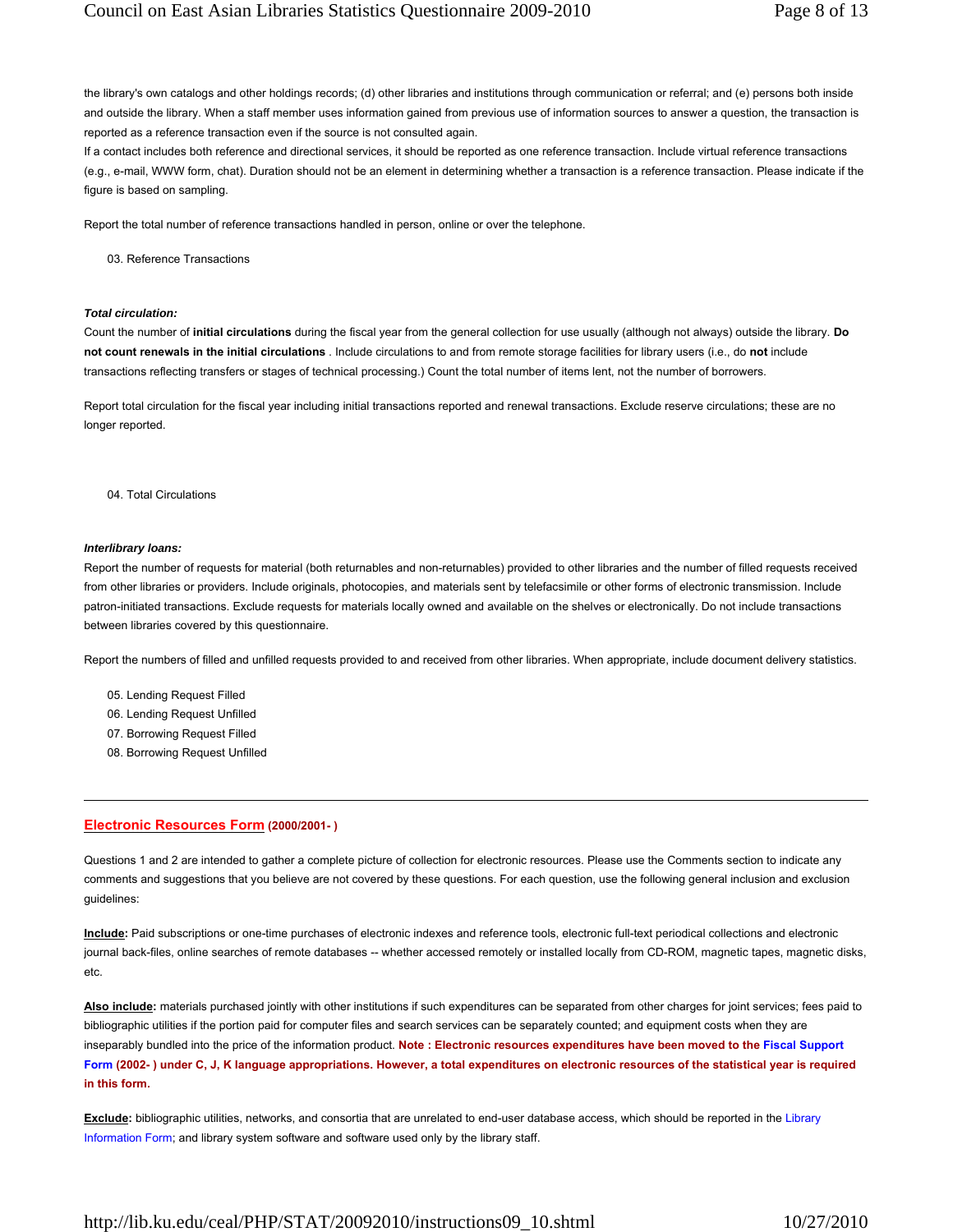# **1. COMPUTER FILES**

**Include:** the number of pieces of computer-readable disks, tapes, CD-ROMs, and similar machine-readable files comprising data or programs that are **locally held as part of the library's collections** available to library clients. Examples are U.S. Census data tapes, sample research software, locallymounted databases, and reference tools on CD-ROM, tape, or disk.

**Exclude:** bibliographic records used to manage the collection (i.e., the library's own catalog in machine-readable form), library system software, and microcomputer software used only by the library staff.

# **1.1 Computer Files (one-time/monographic purchase)**

- 01. Chinese Number of Titles and discs (integer amount e.g. 70)
- 02. Japanese Number of Titles and discs (integer amount e.g. 70)
- 03. Korean Number of Titles and discs (integer amount e.g. 70)
- 04. Non-CJK Number of Titles and discs (integer amount e.g. 70)
- **05. Subtotal** Number of Titles and discs (01 + 02 + 03 + 04) Leave the field BLANK and the application will sum up the total.

# *Comments for 1.1:*

Report the numbers of titles and expenditures of computer files that are not current serials (i.e. are non-subscription, one-time, or monographic in nature) for software or machine-readable materials considered part of the collections.

**Include:** CD-ROMs that were reported previously in "Other Library Materials" of the CEAL Statistics Questionnaire.

Examples include periodical backfiles, literature collections such as Er shi wu shi (二十五史, by Jinan Huiwei), Si ku quan shu (四庫全書, CD-ROM), Si ku quan shu wang luo ban (四庫全書网絡版), Zhongguo bai ke da ci dian (中国百科大辞典), Zhonghua bo shuo shi lun wen jian suo guang die (Chinese Dissertation Reference CD, 中華博碩士論文檢索光碟), Genji monogatari honbun kenkyū dētabēsu, Kugyok Choson wangjo sillok = Annals of the Chosun dynasty, Hanguk hyondae munhak 100-yon = Korean modern literature 100 years, Koryo taejanggyong (高麗大藏經).

# **1.2 Computer Files (Accompanying monographic purchase or serials subscription)**

06. Chinese Number of Titles and number of discs (integer amount e.g. 70)

- 07. Japanese Number of Titles and number of discs (integer amount e.g. 70)
- 08. Korean Number of Titles and number of discs (integer amount e.g. 70)
- 09. Non-CJK Number of Titles and number of discs (integer amount e.g. 70)

**10. Subtotal** Number of Titles and number of discs (06 + 07 + 08 + 09) Leave the field BLANK and the application will sum up the total.

# *Comments for 1.2:*

**Include:** CD-ROMs that accompany a primary format such as printed serials subscriptions and monographic purchases. Examples include CDs that come with Japanese government's annual hakusho (白書), Chinese yearbook (年鉴), and Korean periodical title of Shin Donga (新東亞). These expenditures have already been included in either monographic or serials subscriptions.

# **1.3 Computer Files (One time gift items that come either alone or accompanying a printed gift)**

- 11. Chinese Number of Titles and number of discs (integer amount e.g. 70)
- 12. Japanese Number of Titles and number of discs (integer amount e.g. 70)
- 13. Korean Number of Titles and number of discs (integer amount e.g. 70)
- 14. Non-CJK Number of Titles and number of discs (integer amount e.g. 70)

15. Subtotal Number of Titles and number of discs (11 + 12 + 13 + 14) Leave the field BLANK and the application will sum up the total.

# *Comments for 1.3*

**Include:** gift items that were not included in subscriptions in 1.1 nor 1.2. Examples include Dazheng xin xiu Da zang jing (大正新脩大藏經) by CBETA 電子佛典系列; Bakumatsu Meiji-ki kaigai tokōsha rai-Nichi gaikokujin (幕末明治期海外渡航者来日外国人) by Kanazawa Kōgyō Daigaku.

# **1.4 Total Computer Files (1.1 + 1.2 + 1.3)**

- **16. Chinese** Number of Titles and number of discs (01 + 06 + 11) (integer amount e.g. 70)
- **17. Japanese** Number of Titles and number of discs (02 + 07 + 12) (integer amount e.g. 70)
- **18. Korean** Number of Titles and number of discs (03 + 08 + 13) (integer amount e.g. 70)
- **19. Non-CJK** Number of Titles and number of discs (04 + 09 + 14) (integer amount e.g. 70)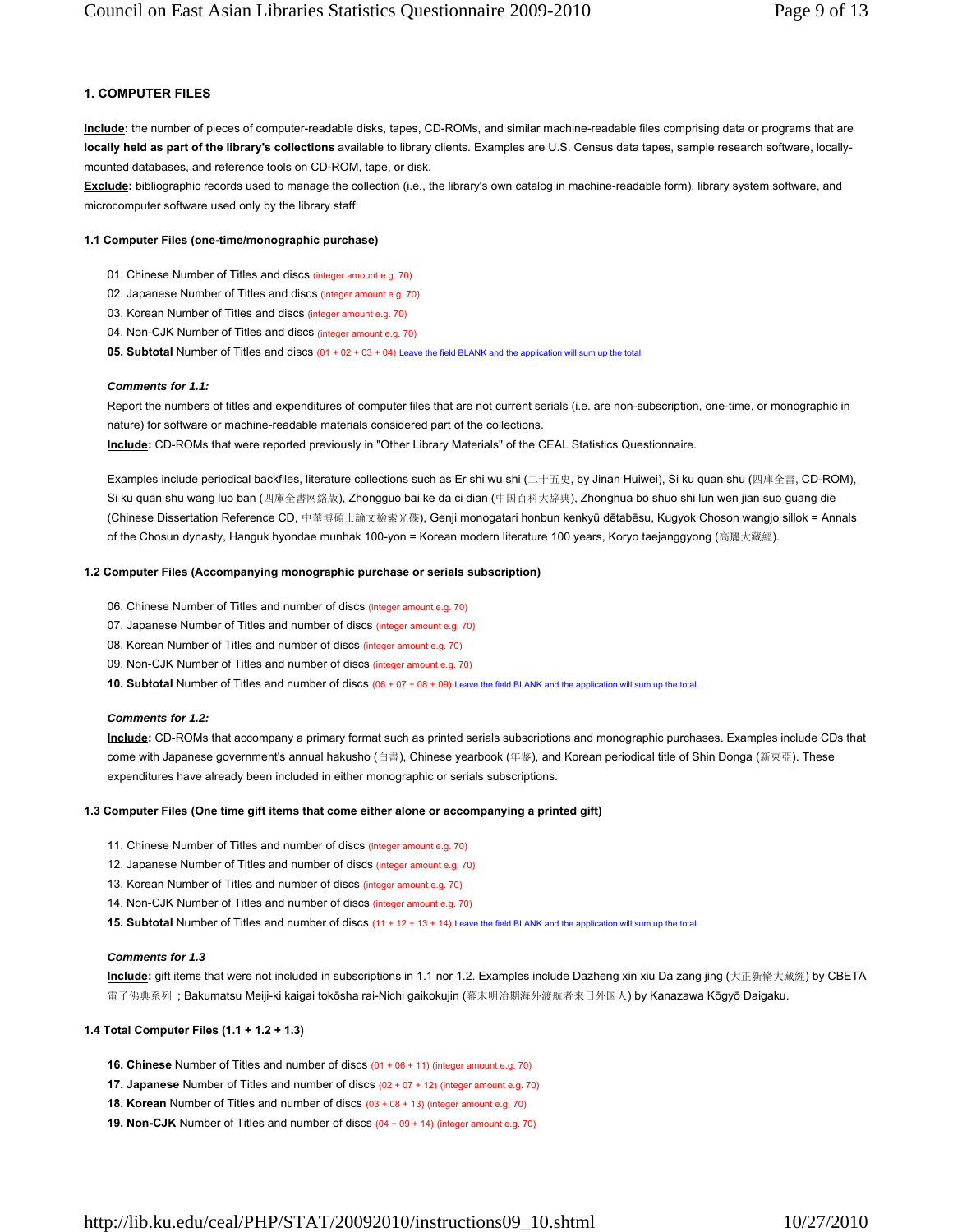**20. Total** Number of Titles and number of discs (16 + 17 + 18 + 19) Leave the field BLANK and the application will sum up the total.

#### **1.5 Previous Total Computer Files** (new 2002- )

(Starting 2006, the values of 21-25 will be obtained from previous year records in the CEAL database)

21. Chinese Number of Titles and number of discs (integer amount e.g. 70)

22. Japanese Number of Titles and number of discs (integer amount e.g. 70)

23. Korean Number of Titles and number of discs (integer amount e.g. 70)

24. Non-CJK Number of Titles and number of discs (integer amount e.g. 70)

25. TOTAL (of previous years) Number of Titles and number of discs (21 + 22 + 23 + 24) Leave the field BLANK and the application will sum up the total.

#### **1.5.1 Grand Total Computer Files** (new 2005- )

**Note:** 21.1 to 25.1 are grayed out. Values will be calculated automatically after the submission. (Grand Total = Previous Year + Current Year).

**New libraries and libraries that did not have the "previous Year" figures, will be able to fill in figures at the current year survey table.**

**21.1. Chinese** (16 + 21) **22.1. Japanese** (17 + 22) **23.1. Korean** (18 + 23) **24.1. Non-CJK** (19 + 24) **25.1. Total** (21.1 + 22.1 + 23.1 + 24.1)

## **2. ELECTRONIC DATABASES AND SERIALS (remote access on-going/leases/subscriptions)**

**Note: Majority of electronic resources (2.1-2.3) via online access are considered as subscriptions. The following should be filled as up-to-date library holdings and not data that applies only to the current year.**

Report the numbers of titles and subscription expenditures (or those which are expected to be ongoing commitments) for serial publications whose primary format is electronic and for online searches of remote databases.

**Exclude:** print serials that are accompanied by CD-ROMs (use 1.2). Examples include paid subscriptions for electronic journals and indexes/abstracts available via the Internet, CD-ROM serials and annual access fees for resources purchased on a "one-time" basis, such as literature collections, etc. See 2.1 and 2.2 for details.

## **2.1 Electronic databases indexes and reference tools**

- 26. Chinese Number of Databases (integer amount e.g. 70)
- 27. Japanese Number of Database (integer amount e.g. 70)
- 28. Korean Number of Database (integer amount e.g. 70)
- 29. Non-CJK Number of Database (integer amount e.g. 70)

**30. Subtotal** Number of Databases (26 + 27 + 28 + 29) Leave the field BLANK and the application will sum up the total.

#### *Comments for 2.1:*

**Include:** Paid subscriptions or one-time purchases for subscription expenditures for purchase of or access to reference tools such as encyclopedias, almanacs, indexes and abstracts.

**Exclude:** expenditures for indexes and abstracts which include substantial access to ASCII text or full images of serial content, which should be reported in 2.2. In 2.1, the primary content is of abstract or index in nature.

Examples include Ren Da fu yin bao kan zi liao suo yin (人大复印报刊资料索引), Quan guo bao kan zi liao suo yin (全国报刊资料索引), MagazinePlus, Sanseido jirin, Chonggi Kanhaengmul Kisa Saegin, Hanguk Paksa mit Soksa hagwi nonmun chong mongnok, Harvard Korean studies bibliography, etc.

#### **2.2 Electronic full-text database and periodicals**

- 31. Chinese Number of Database (integer amount e.g. 70)
- 32. Japanese Number of Database (integer amount e.g. 70)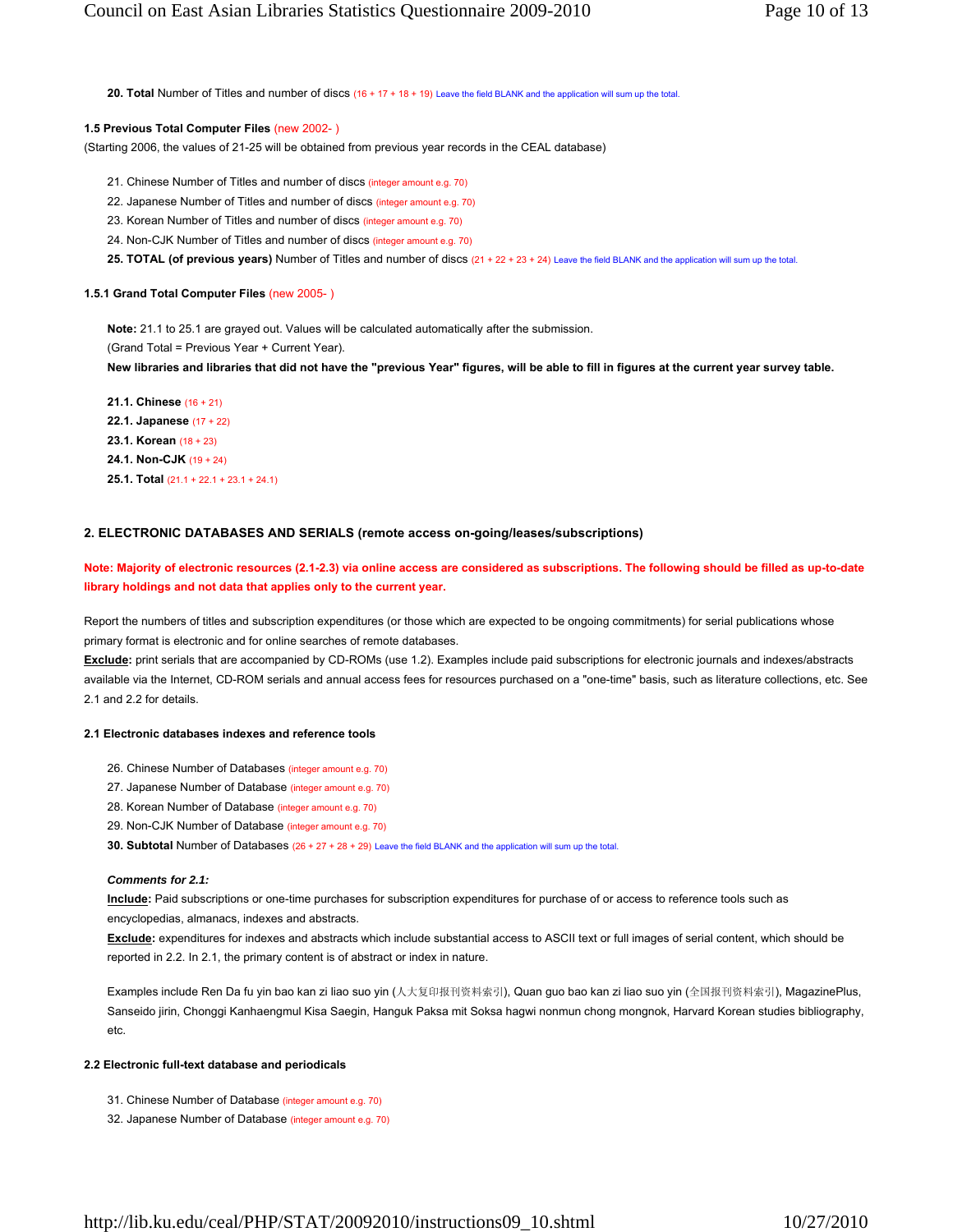- 33. Korean Number of Database (integer amount e.g. 70)
- 34. Non-CJK Number of Database (integer amount e.g. 70)

**35. Subtotal** Number of Databases (31 + 32 + 33 + 34) Leave the field BLANK and the application will sum up the total.

#### *Comments and/or Footnotes for 2.2:*

**Include:** Paid subscriptions or one-times purchases for electronic versions of scholarly journals unless inseparably bundled with print subscription costs; expenditures for e-journal aggregation services; expenditures for indexes and abstracts that include substantial access to the ASCII text or full images of serial content; annual access fees for resources purchased on a "one-time" basis, such as literature collections, etc.

Examples: 中央研究院漢籍全文資料庫 (Scripta Sinica), Ren min ri bao (人民日報数据庫), Ren da fu yin bao kan zi liao quan wen shu ju (人大复印报刊 资料全文数据), Zhongguo xue shu qi kan wang (China Academic Journals) (中国学术期刊网), China Online Journals (数字化期刊数据库), NACSIS ELS, Hanguk Chongchi Hakhoe po, Choson ilbo, Changjak kwa pipyong; e-Korean Studies Database.

## **NOTE: Combine 2.1 and 2.2 data and figures above. Report the total in 2.3.**

- **2.3 Electronic Subscriptions Total (2.1 + 2.2)**
	- **36. Chinese electronic subscription total** (26 + 31) Number of Titles (integer amount e.g. 70)
	- **37. Japanese electronic subscriptions total** (27 + 32) Number of Titles (integer amount e.g. 70)
	- **38. Korean electronic subscriptions total**  $(28 + 33)$  **Number of Titles (integer amount e.g. 70)**
	- **39. Non-CJK electronic subscriptions** (29 + 34) Number of Titles (integer amount e.g. 70)
	- **40. Electronic subscription Total** (30 + 35) Leave the field BLANK and the application will sum up the total.

#### **3. TOTAL Electronic Resources Expenditures (expenditures for 1.4 + 2.3 in U.S. Dollars)**

**41. Grand Total Electronic Resource Expenditures** (expenditures for 20 + 40) Leave the field BLANK and the application will sum up the total.

# **Electronic Books Form (2007/2008- )**

**Include:** e-books that fit the NetLibrary® model, i.e., electronic manifestations of physical entities and/or units; provide a footnote specifying the products and the number of titles. If only number of titles purchased can be reported, please report the data and provide an explanatory footnote.

- 01. Purchased E-Books Title Chinese (integer amount e.g. 70)
- 02. Purchased E-Books Title Japanese (integer amount e.g. 70)
- 03. Purchased E-Books Title Korean (integer amount e.g. 70)
- 04. Purchased E-Books Title NonCJK (integer amount e.g. 70)
- **05. Purchased E-Books Title Subtotal** (01 + 02 + 03 + 04) Leave the field BLANK and the application will sum up the total.
- 06. Purchased E-Books Volume Chinese
- 07. Purchased E-Books Volume Japanese
- 08. Purchased E-Books Volume Korean
- 09. Purchased E-Books Volume NonCJK
- **10. Purchased E-Books Volume Subtotal** (06 + 07 + 08 + 09) Leave the field BLANK and the application will sum up the total
- 11. NonPurchased E-Books Title Chinese
- 12. NonPurchased E-Books Title Japanese
- 13. NonPurchased E-Books Title Korean
- 14. NonPurchased E-Books Title NonCJK
- **15. NonPurchased E-Books Title Subtotal** (11 + 12 + 13 + 14) Leave the field BLANK and the application will sum up the total.
- 16. NonPurchased E-Books Volume Chinese
- 17. NonPurchased E-Books Volume Japanese
- 18. NonPurchased E-Books Volume Korean
- 19. NonPurchased E-Books Volume NonCJK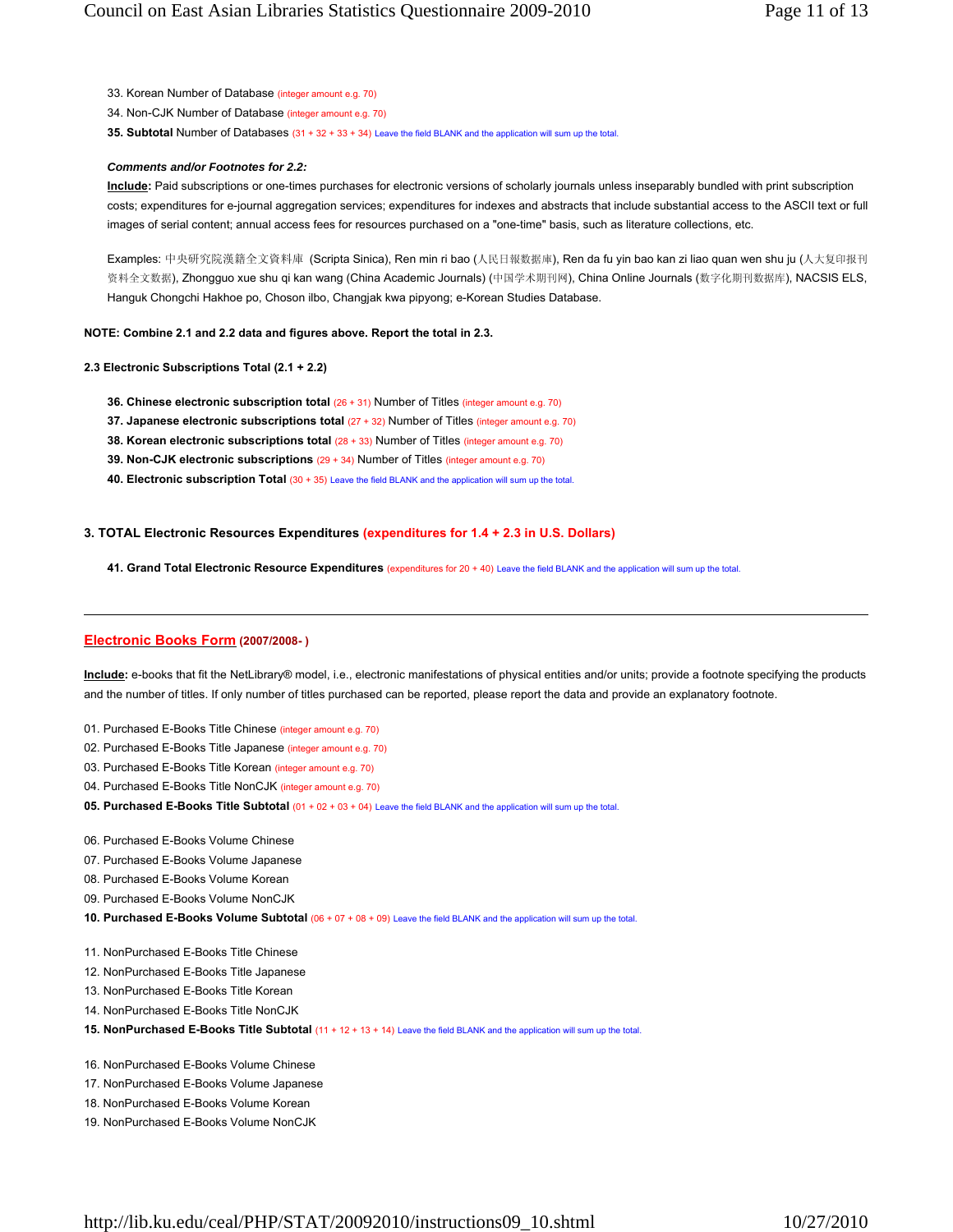20. NonPurchased E-Books Volume Subtotal (16 + 17 + 18 + 19) Leave the field BLANK and the application will sum up the total

- **21. E-Books Title Total** (05 + 15) Leave the field BLANK and the application will sum up the total.
- **22. E-Books Volume Total** (10 + 20) Leave the field BLANK and the application will sum up the total.
- 23**. E-Books Expenditure Total**

## **Administrative Forms**

## **Change Institution Information:**

This will lead you to the Library Information Form and allow you to update your own library information.

## **Library Information Form**

**Previously participated libraries consult information about name, library number, type, and region at: CEAL Statistics 2008-2009**

#### *Library Name:*

The names of libraries in the pull down list. Use the short name instead of full name: Ex. *Kansas* instead of the *University of Kansas*.

## *Library Type (Typ):*

Choose one from the pull-down list:

- **Canadian university**
- Private U.S. University
- **State controlled or Public University**
- **U.S. non-University**
- Canadian non-University

## *Library Region (Reg):*

Choose one from the pull-down list.

- New England
- **Middle Atlantic**
- East North Central
- West North Central
- **South Atlantic**
- East South Central
- West South Central
- **Mountain**
- **Pacific**
- Canada
- **Mexico**

#### *Law library included (LAW):*

Choose Yes or No from the pull down list to indicate whether a law library is included in the reported data.

## *Medical library included (MED):*

Choose Yes or No from the pull down list to indicate whether a medical library is included.

**Submitted by (Name):** First Name and Last Name. *Position Title currently held by the one who submits data:* e.g. Head, Asian Library *Phone Number (with Area Code):* e.g. (234) 123-4567 *E-mail Address:* e.g. user@server.edu